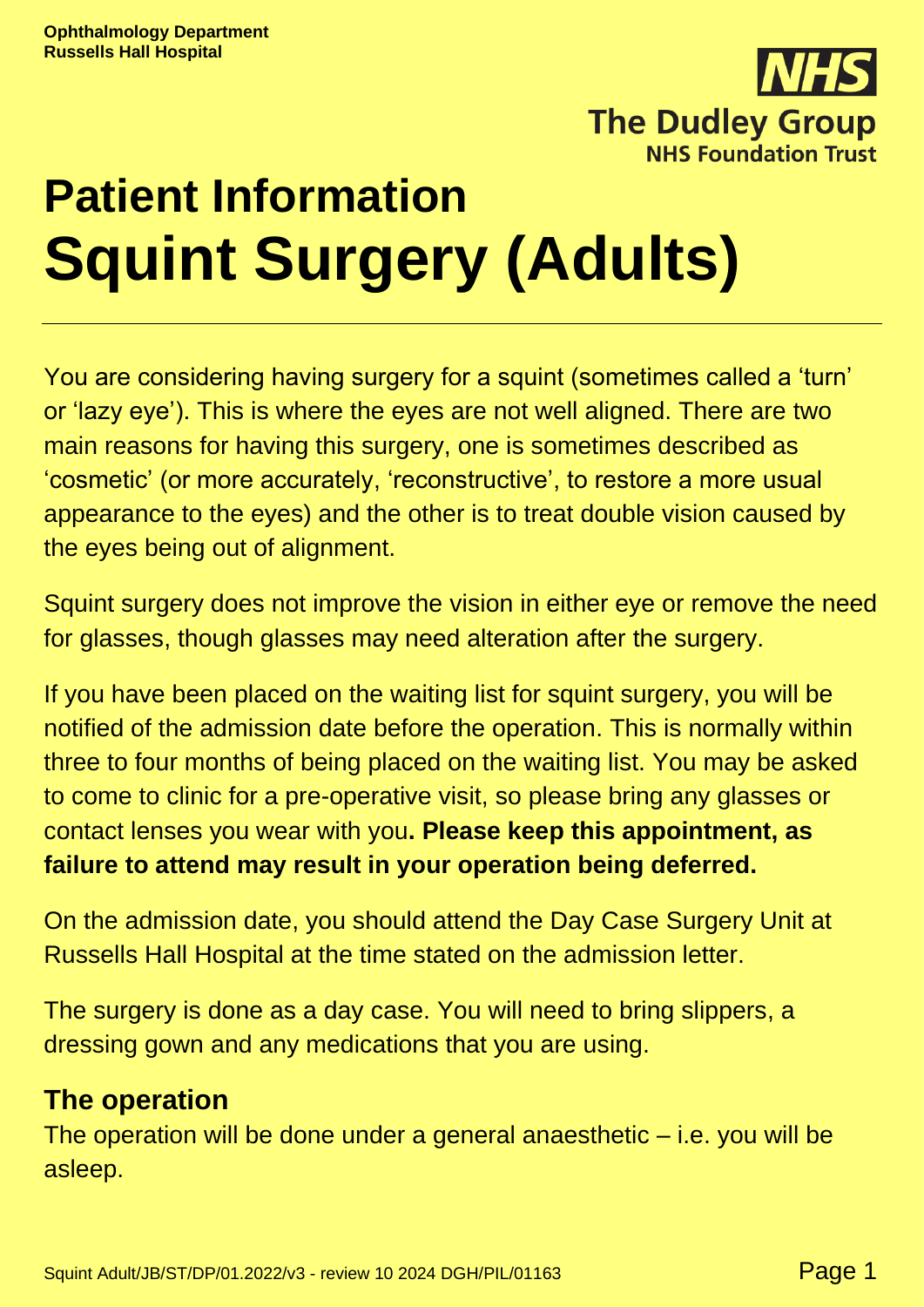**Ophthalmology Department Russells Hall Hospital**

The operation is done on the muscles of one or both eyes. The eye muscles are just under the white (conjunctiva) of the eye. The surgeon either strengthens or weakens the muscle according to the type of squint.

You may have a pad over your eye when you wake up after the operation. The eye will usually look red, and you will usually be given an ointment to use while the eye heals. The stitches may be visible and can take four to six weeks to dissolve after surgery.

#### **Follow up care**

On leaving the hospital, you will be given an appointment to attend the Eye Clinic two to three weeks after the surgery. You will usually see the orthoptist and possibly the doctor at this visit.

After squint surgery, most patients will need a week away from work. This may be affected by the type of work you do, and it may be worth discussing this in further detail when you are placed on the waiting list.

Swimming should be avoided for the first month after surgery.

# **Adjustable squint surgery**

In some adult squint operations (and occasionally in teenagers) it is useful to be able to modify the surgical outcome after the patient has woken from their anaesthetic following an early assessment of the initial surgical result. This is called 'adjustable' surgery. The surgeon will discuss this with you prior to the surgery if this may be required for your operation. Where adjustable surgery is performed, the surgeon operates on the eye muscles as for standard squint surgery, but does not tie permanent knots in the sutures at the end of the operation. Instead, temporary knots are tied that allow adjustment later.

Where such surgery is performed, the adjustment process is carried out with the patient awake, but with a local/topical anaesthetic (multiple drops are administered to the eyes(s) to achieve this). This is usually uncomfortable but not painful. The adjustment is performed on the same day as the operation, and generally this is still a 'day case' procedure.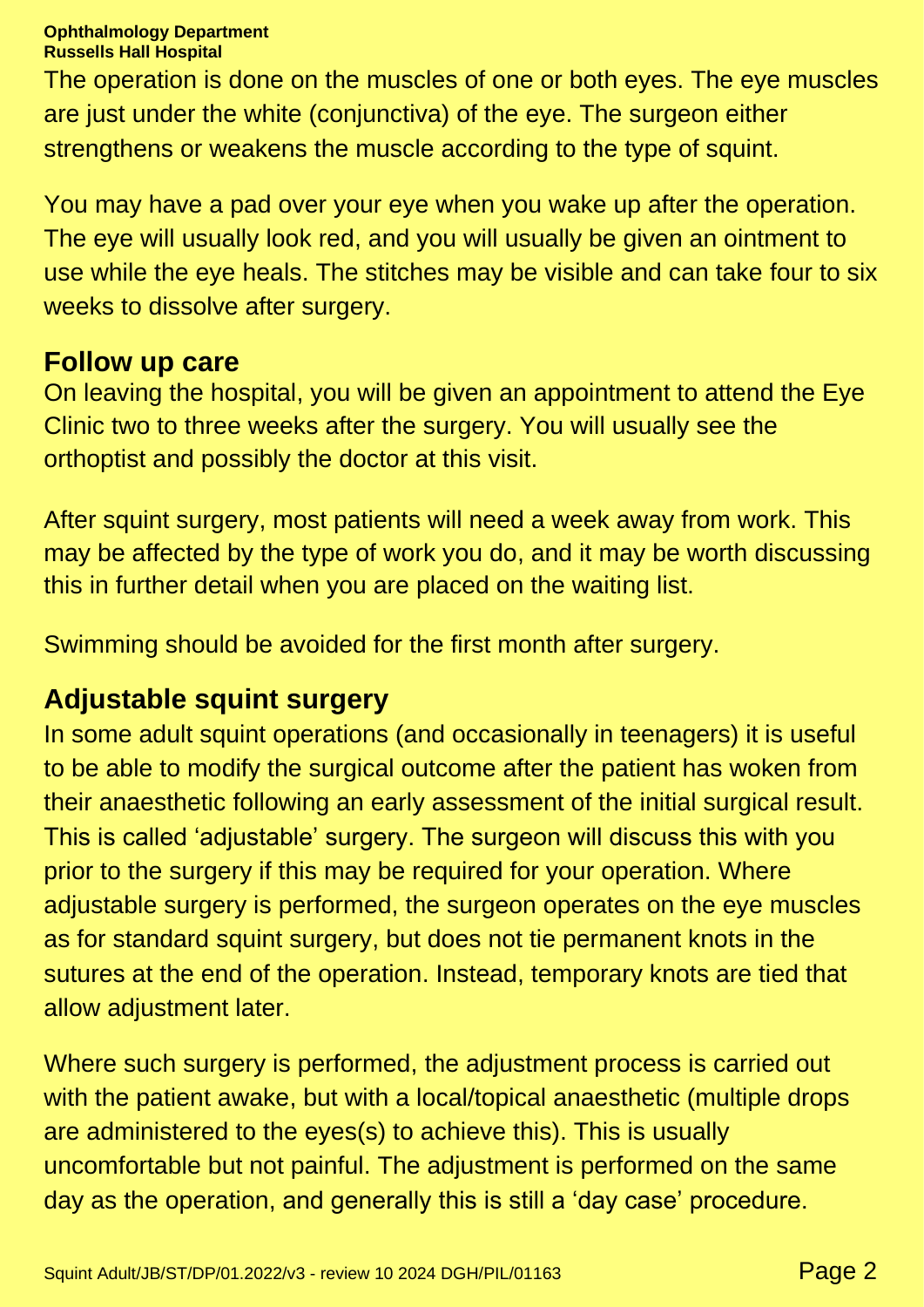#### **Ophthalmology Department Russells Hall Hospital**

A number of adjustments may be required after the operation. In some cases, but most commonly, two or less are required (frequently, none are required, though the sutures still need a final knot tied by the surgeon in such cases). Adjustable surgery is not suitable for all patients or all squint operations, even if it is planned pre-operatively.

# **Risks of squint surgery**

Every operation has risks, and these are the main ones for squint surgery:

- Around one in five operations may result in less of an effect being achieved than expected. Less commonly, the eye drifts the opposite way. In either case, there may be a need for further surgery to re-align the eye. If further surgery is needed, it may be done from soon after the initial surgery to many years later.
- Occasionally, a patient may experience double vision after squint surgery. This is often temporary. In some cases, this can be persistent and can be a significant problem. In extreme cases, further surgery or other treatments may be required to minimise the effects of the double vision.
- Rarely, the white of the eye is left permanently slightly pink or scarring on the white of the eye may be visible, though this usually resolves over time.
- Extremely rarely, the vision in the operated eye may be permanently damaged after surgery. Infection (where a germ gets into the eye) can cause this.

# **What if I have any problems or questions after reading this leaflet?**

If there is anything you do not understand, or you are concerned or worried about any part of the treatment, contact:

The **Urgent Referral Clinic** team at Russells Hall Hospital Eye Clinic on **01384 456111 ext. 3633**.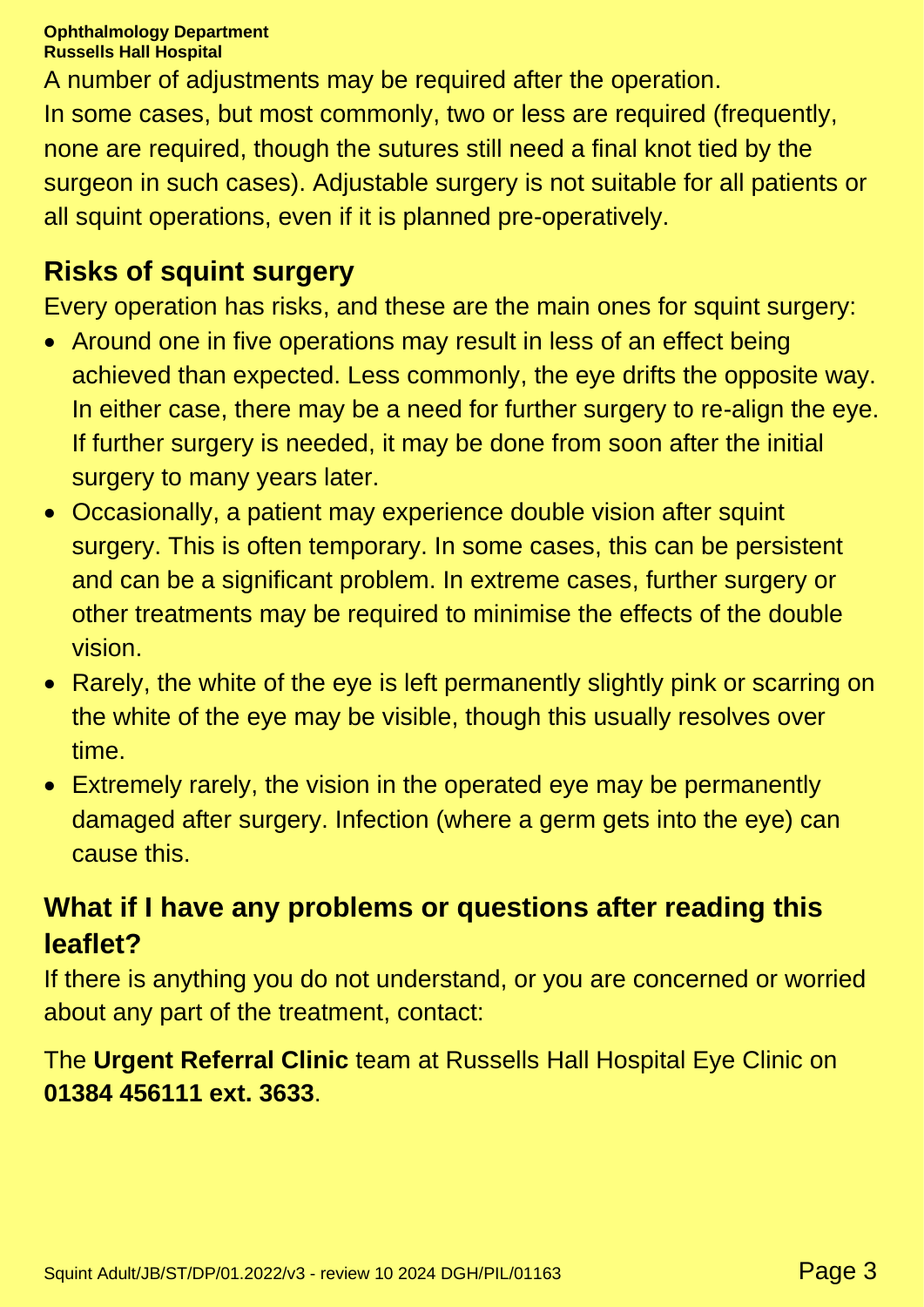## **Eye emergency, out of hours**

In case of an eye emergency after the closing hours of the Eye Clinic at Russells Hall Hospital (including weekends and bank holidays), please contact:

#### **Birmingham and Midland Eye Centre on 0121 507 4440**

The doctor on call is usually based at the Eye Centre, City Hospital, Dudley Road, Birmingham. They may need to call you back, and if necessary, they will arrange for you to visit them.

**Note:** the information in this booklet is provided for information only. The information found is **not** a substitute for professional medical advice or care by a qualified doctor or other health care professional. **Always** check with your doctor if you have any concerns about your condition or treatment. This is only indicative and general information for the procedure. Individual experiences may vary and all the points may not apply to all patients at all times. Please discuss your individual circumstances with you eye doctor.

# **Author: Mr J Barry, consultant ophthalmologist**

This leaflet can be downloaded or printed from: <http://dgft.uk/services-and-wards/ophthalmology/>